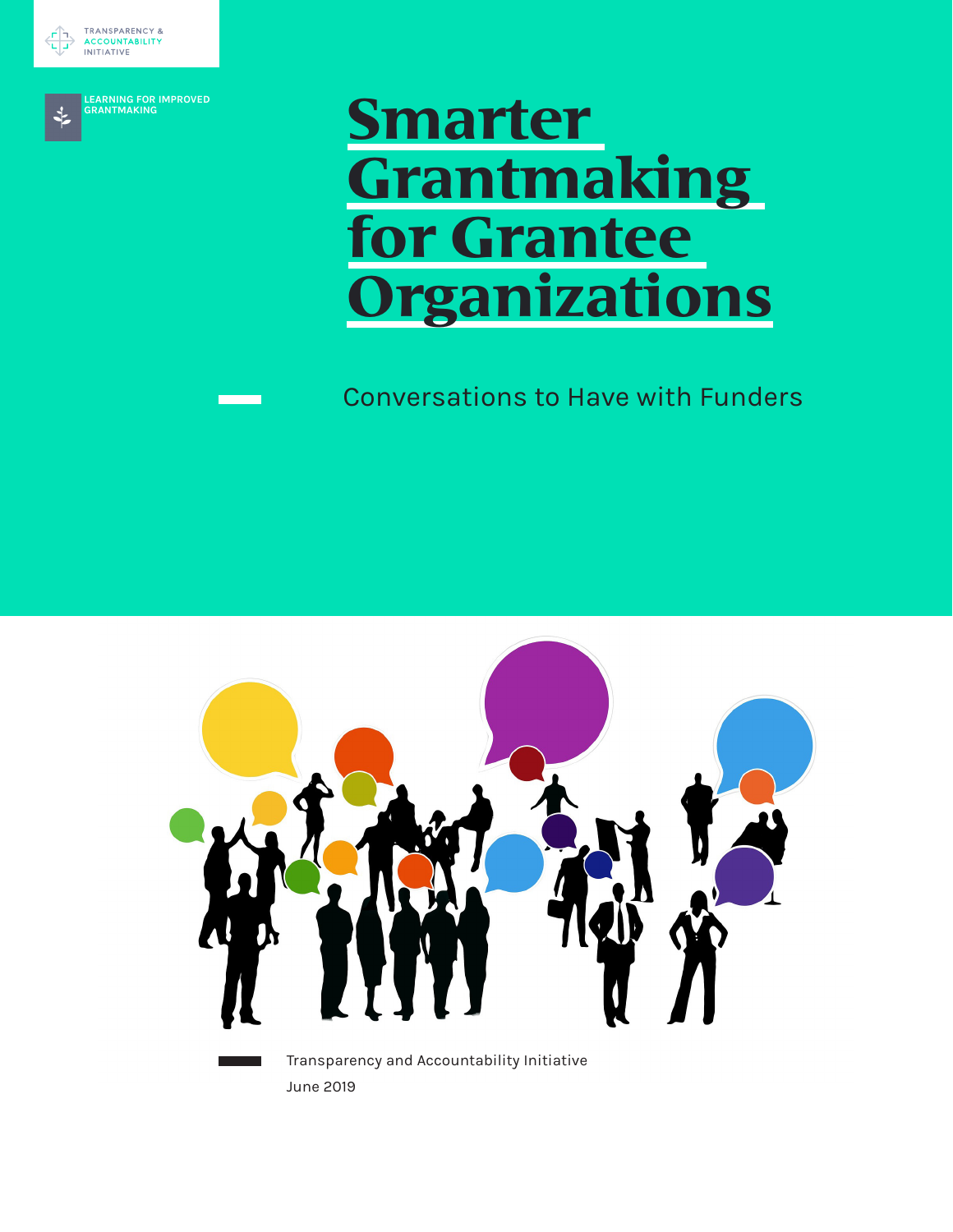For more information contact:

Transparency and Accountability Initiative OpenGov Hub, 1110 Vermont Ave NW #500 Washington, DC 20005

[www.transparency-initiative.org](http://www.transparency-initiative.org)

Copyright © 2019 Transparency and Accountability Initiative This work is licensed under the Attribution-NonCommercial-No Derivates 4.0 International (CC BY-NC-ND 4.0). Sharing in its original format and with proper attribution is highly encouraged.

Report designed by TAI. Cover photo courtesy of [Pixabay.](https://pixabay.com/illustrations/feedback-confirming-businessmen-2990424/)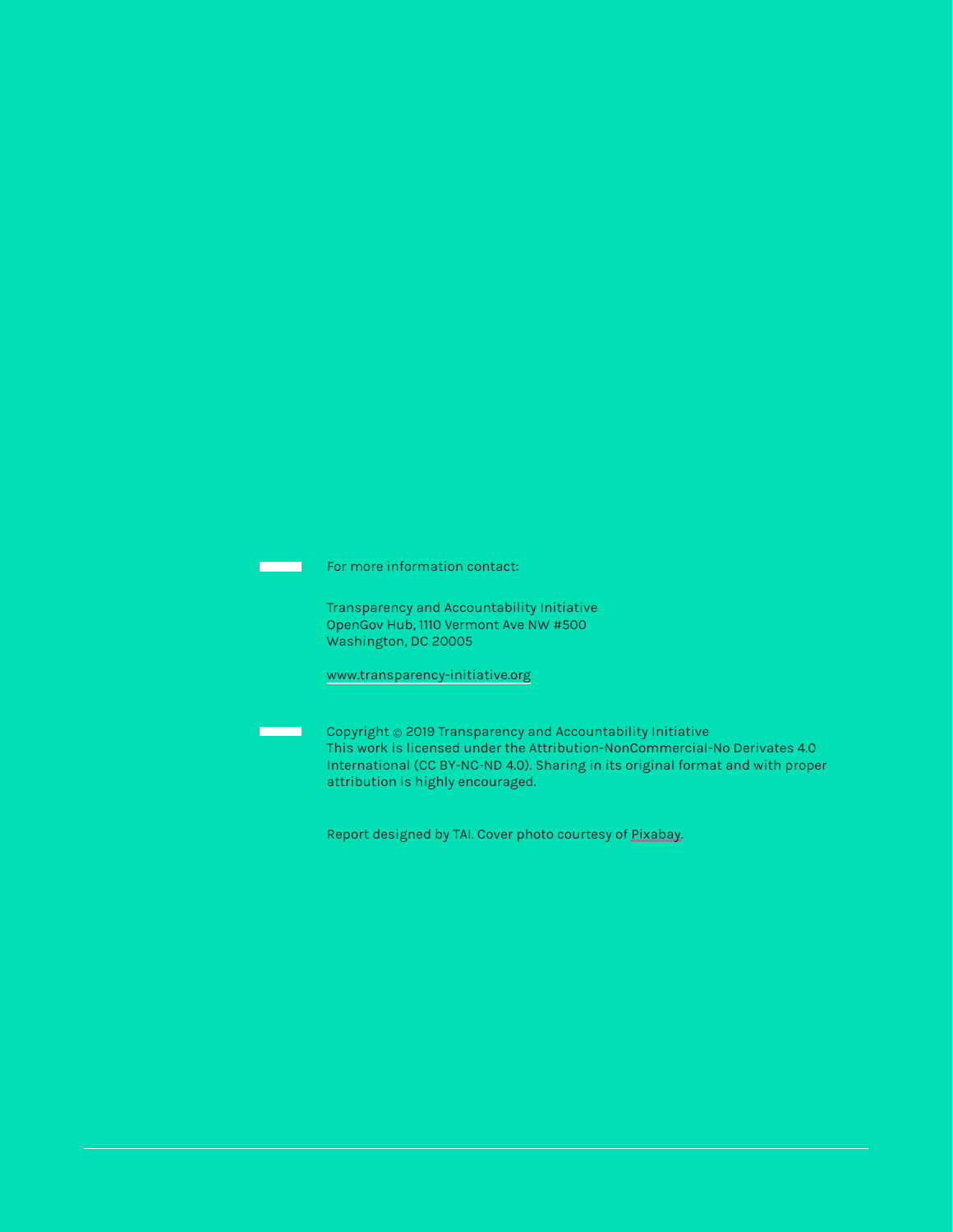### **CONVERSATION STARTERS FOR GRANTSEEKERS AND GRANTMAKERS**

Funder grantmaking and learning practices are best when informed by grantee organization needs and experience, yet there are many factors that limit or even block this feedback loop. What kind of partnerships and meaningful change might be possible if both groups shared a mutual responsibility to convert traditional conversation nonstarters into a two-way dialogue?

As funders, TAI members recognize our responsibility to listen and respond to grantee questions and concerns, even when we are unable to provide the desired responses. We also invite grantseekers to draw inspiration from these illustrative questions to seek clarity and advocate for your needs with current and prospective funders.

#### **Shared Interests**

- How might we leverage your experience on [topic] at an upcoming event we are holding with our partners?
- Have you encountered the work of [peer organization] in the context of your new strategic focus on [topic]?
- As we design our new strategy on [topic], would you offer any advice or suggest any experts we should consult?

#### **Values-Aligned Relationships**

- How might we integrate our organization's [values or practices] into this grant process?
- What type and frequency of communication about grant progress do you expect from grantees? How do you inform grantees about the foundation's strategic progress?
- Are you open to participating in our [organizational learning practice] on a semi-annual basis?

#### **Grantee Strategy, Resourcing, and Implementation**

- How might we integrate our non-English language annual report into our grant application? Are you able to cover costs for document translation to English?
- Is our website content on Board composition and meeting minutes useful for your due diligence process?
- Can we discuss what success looks like during this grant period and our longer-term vision for this new initiative?

#### **Narrative Reporting**

- Can we align (or stagger) this grant reporting schedule with our existing reporting and learning products and events?
- Can we use our annual report to fulfill the reporting requirements for this grant? If not, could we supplement our annual report with a conversation?
- Given our respective audiences, what reporting format(s) might best serve our mutual learning needs?

#### **Leverage Learning**

- Do you have a learning agenda (if not already public), and how might we engage with the emerging evidence you are generating or using?
- Might you introduce us to another organization that has met a similar (organizational or programmatic) challenge we are currently facing?

See also Shared Interests.

#### **Open Communication**

- Can we schedule time to discuss an upcoming (staffing, programmatic, or other) change?
- What advice or other support can you offer as we plan for a leadership transition in the coming year?

#### **Organizational Support**

- Are we eligible for any technical or other support from your foundation or others to help us pursue our plans to diversify our staff?
- Do you offer any peer solidarity or other networking opportunities for organizations working on [similar issues, in similar geographic areas, etc.]?

See also Open Conversation and Leverage Learning.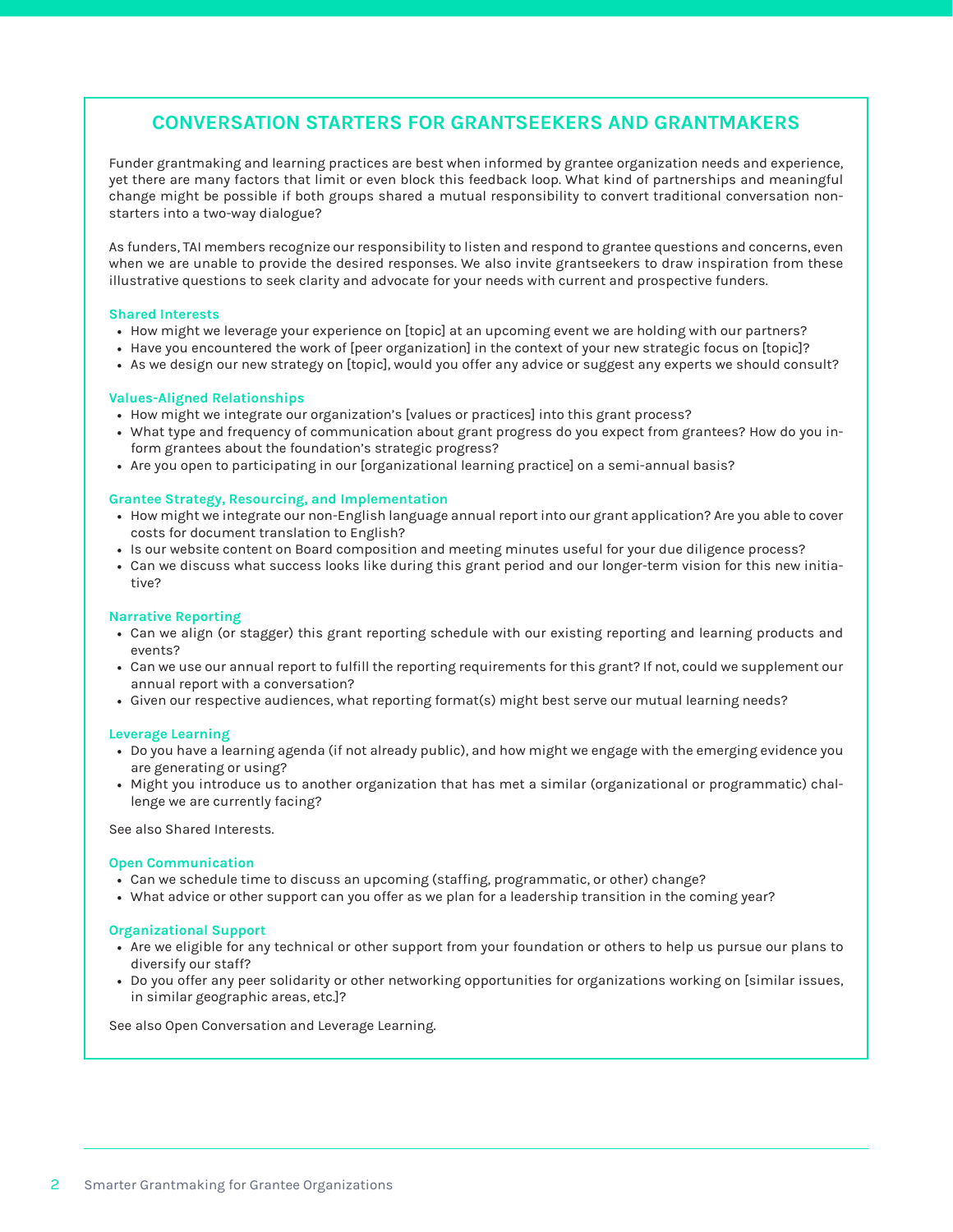Funders hold many responsibilities, including to allocate resources in pursuit of their strategies and to design and adapt grantmaking practices that enable and support the work of grantee organizations. Funder grantmaking and learning practices are best when informed by grantee organization needs and experience. Yet there are myriad factors that limit or even prevent the flow of feedback between grantmakers and seekers. What kind of partnerships and learning might be possible if both groups shared a mutual responsibility to convert these conversation nonstarters into a two-way dialogue?

**Seek opportunities to extend the conversation beyond the four corners of strategy documents.**

As a funder collaborative, [Transparency and Accountability Initiative](https://www.transparency-initiative.org/) (TAI) is focused on global transparency, accountability, and participation (TAP) initiatives. One of our shared strategic priorities is to adopt smarter grantmaking practices in service of both our own and grantee organization learning. Collectively, TAI funder members invite current and prospective grantee organizations to work with us to start and sustain conversations that will nurture this funder-grantee feedback loop. Below, we offer a series of tips for conversations that grantseekers can initiate with current and prospective funders to strengthen our mutual practices.

This note is not exhaustive and certainly not meant to be prescriptive. Our grantmaking spans all global regions and supports organizations of all sizes working towards TAP outcomes in a variety of programmatic and organizational contexts. As funders, we recognize our responsibility to listen and respond to grantee questions and concerns, even when we are unable to provide the desired responses. While the actions below may not be feasible for all grantmakers and grantseekers, these conversations are certainly worth having when grantees are facing challenges or simply have questions. We hope these conversations will help you and your program officer generate new ways to better connect grantmaking and learning practices.

## 1. Start the conversation around shared interests

TAI values transparency, and we all work to align our practices with this value, including publishing information on our strategies or approaches. You can read more online about the TAP work of the UK Department for International [Development,](https://www.gov.uk/government/publications/governance-for-growth-stability-and-inclusive-development) [Ford](https://www.fordfoundation.org/work/challenging-inequality/), [Luminate,](https://luminategroup.com/posts/news/evolving-strategy-for-changing-times) [MacArthur,](https://www.macfound.org/programs/nigeria/strategy/) and the [Fiscal Governance Program](https://www.transparency-initiative.org/blog/2213/whats-new-open-society-foundations-fiscal-governance-program/) at Open Society Foundations. (Stay tuned for OSF's new Economic Justice Program strategic direction in the coming year.) You can find **Hewlett's** strategy documents in English, Spanish, or French. **Use these strategies as only one data point** and seek opportunities to extend the conversation beyond the four corners of those strategy documents.

Grantmakers spend a fair bit of time engaging with the TAP field and related sectors of interest – through conferences, site visits, Twitter conversations, and more, just like you! **Engage in these spaces with shared curiosity**. Recognize our mutual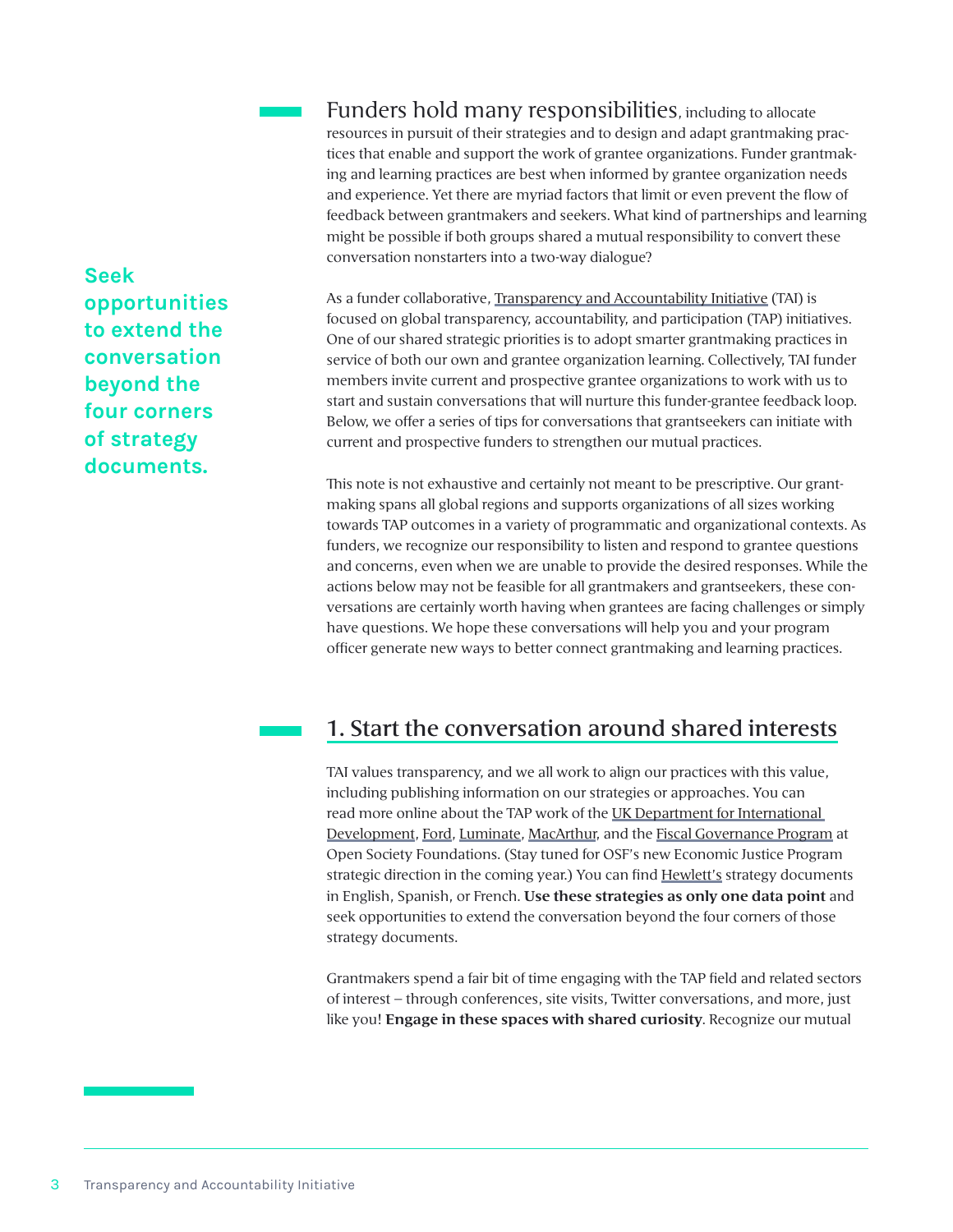intentions to address the problems that prevent more inclusive citizen participation and more accountable governance.

Though funder-fundraiser power dynamics can affect these conversations, they don't have to prevent them from ever happening. Hear what this Hewlett Program Officer Alfonsina Peñaloza wants more and less of on [What Donors Want](https://fundraising.co.uk/2017/07/09/what-donors-want-alfonsina-penaloza-the-hewlett-foundation/#.XKODzJhKg2w), a podcast focused on, among other things, reminding us that grantmakers are also human beings.

#### **KEY QUESTIONS TO ASK**

- How might we leverage your experience on [topic] at an upcoming event we are holding with our partners?
- Have you encountered the work of [peer organization] in the context of your new strategic focus on [topic]?
- As we design our new strategy on [topic], would you offer any advice or suggest any experts we should consult?

## 2. Set the tone for values-aligned relationships

Transparency and accountability practitioners and activists have long focused on equitable systems change, whether around access to government services or more just tax governance. These TAP outcomes are closely related to organizational values and practices – not least among them transparency – that form the foundation of a grantee-funder relationship.

**Consider generating a list of questions** important to your organization about values, culture, and policy and sharing that with current and prospective funders. This could also include more practical topics around expectations for reporting and communication, primary points of contact, or networking and other opportunities for support. Funders will ask you similar questions, so this is an opportunity for that to be a two-way conversation.

#### **KEY QUESTIONS TO ASK**

- How might we integrate our organization's [values or practices] into this grant process?
- What type and frequency of communication about grant progress do you expect from grantees? How do you inform grantees about the foundation's strategic progress?
- Are you open to participating in our [organizational learning practice] on a semi-annual basis?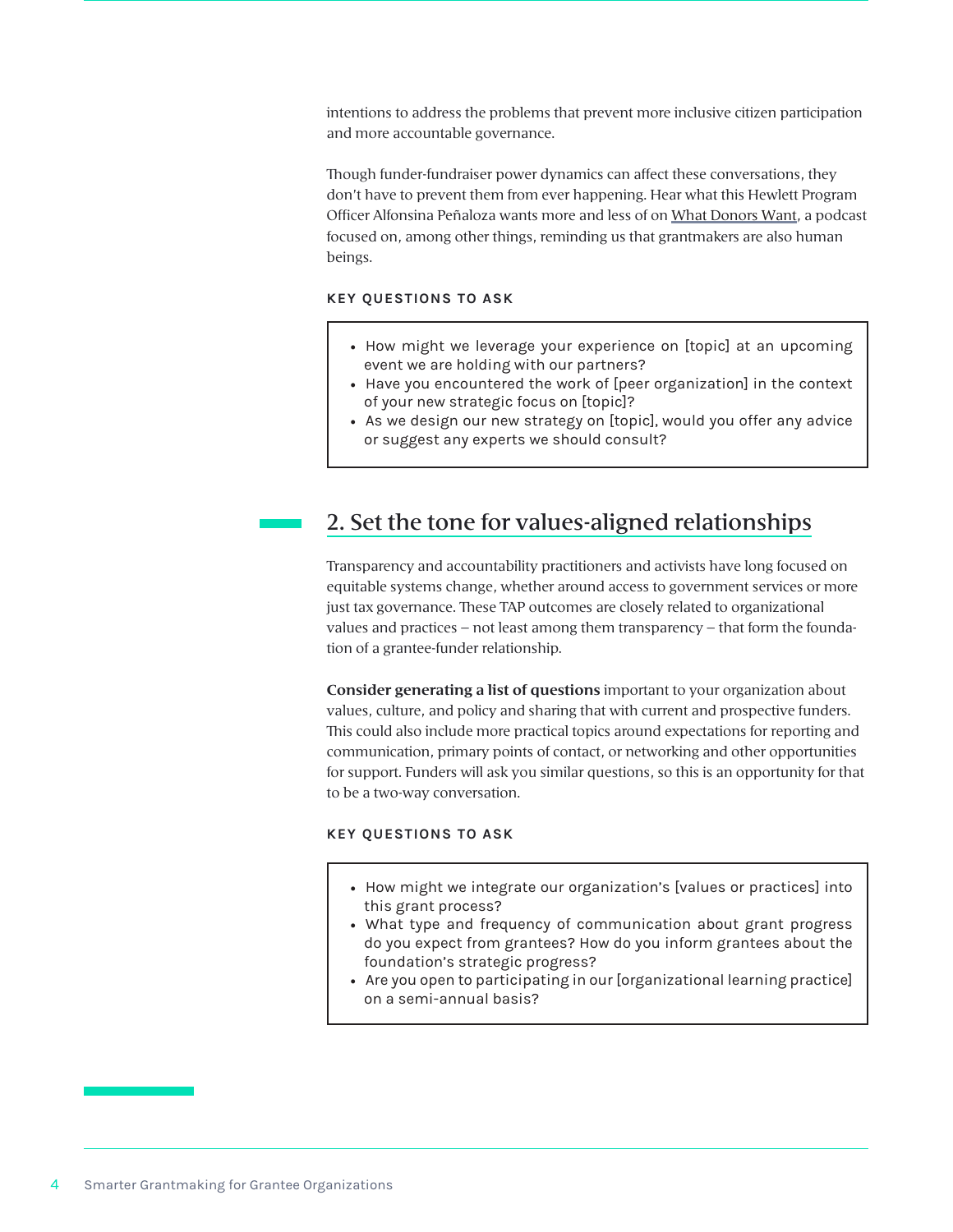# 3. Work with your program officer to strengthen the linkages between your strategy, resourcing, and implementation

Access to resources is a key component of civil society's right to f[reedom of asso](https://monitor.civicus.org/whatiscivicspace/)[ciation](https://monitor.civicus.org/whatiscivicspace/) and of overall organizational health and effectiveness. But the continuous churn of proposal writing often places larger, English-language dominant organizations at an advantage over other groups. While funders are responsible for taking steps towards [more accessible and inclusive grantmaking processes,](https://www.fordfoundation.org/ideas/equals-change-blog/posts/we-are-always-working-to-improve-our-grant-making-process-and-to-make-sure-our-systems-are-efficient-easy-to-use-and-accessible-to-everyone/) grantee organizations might also seek ways to advocate for their own needs or ask about unclear or otherwise confusing funder practices.

Rather than assume that proposals require entirely new content, **have a conversation with a potential funder around ways to leverage existing knowledge**, including whether translation support is available for non-English language documents. For example, ask whether the funder will consider accepting an alreadycrafted proposal if pursuing project funding or your most recent strategy if pursuing core support. Consider what content might already be available on your website (i.e., staff and board composition, vision and mission statements, past annual reports, board meeting minutes). And don't forget to **discuss planning for and resourcing** a "[Zero Year](https://hewlett.org/friday-note-the-zero-year/)," the often overlooked inception phase critical to get new work started.

#### **KEY QUESTIONS TO ASK**

- How might we integrate our non-English language annual report into our grant application? Are you able to cover costs for document translation to English?
- Is our website content on Board composition and meeting minutes useful for your due diligence process?
- Can we discuss what success looks like during this grant period and our longer-term vision for this new initiative?

# 4. Save (virtual) trees: do your part to eliminate unnecessary and unused narrative reporting

Drawing from TAP field experience on using data for more accountable governance, it's not just about the availability of data, and the same can be said of reporting. Beyond supply, how can we focus on reports that are useful and used? There may

**Rather than assume that proposals require entirely new content, have a conversation with a potential funder around ways to leverage existing knowledge.**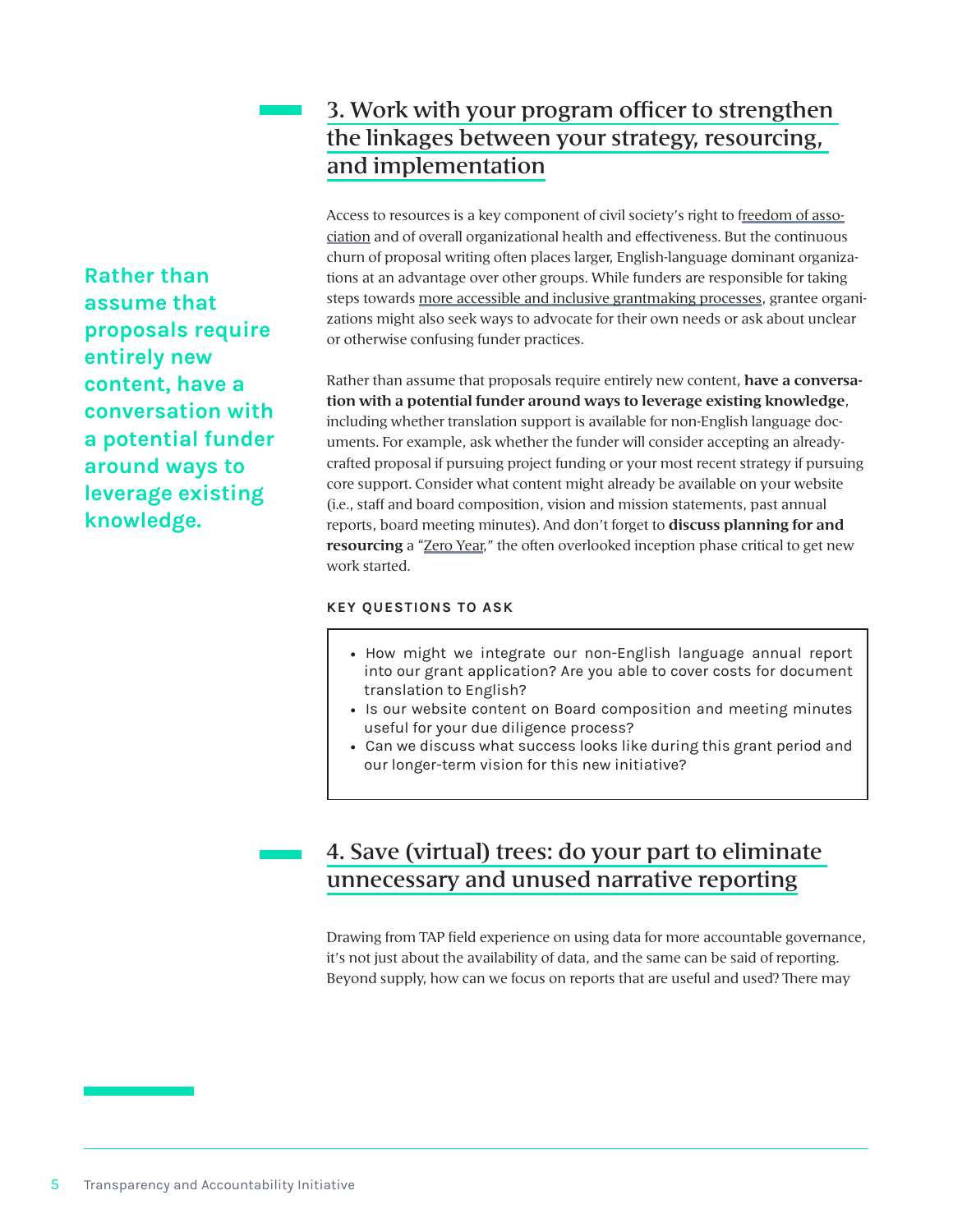be funder-specific legal or other requirements that shape reporting requirements, but oftentimes there is room for negotiation.

**Ask to align reporting timelines** for a new grant with your organization's existing reporting and learning cycles. Consider your organization's recurring events (e.g., board meetings) or other planned initiatives (e.g., flagship reports or events). What would an ideal reporting cycle look like for your organization? It is important to raise this issue before finalizing your grant agreement, as this is often where such terms are established. Even better, **raise the possibility of using a single annual report** for some or all your funders, where appropriate.

**Explore the possibility of combining different reporting formats** or moving towards alternate formats altogether, depending on the grant type. For core support, perhaps an existing report or other knowledge product would meet your and the PO's information and learning needs. For project support, a grant product, presentation, or a short video might be appropriate. Do consider the resources needed for different formats – more useful reporting is not always faster or easier to produce.

#### **KEY QUESTIONS TO ASK**

- Can we align (or stagger) this grant reporting schedule with our existing reporting and learning products and events?
- Can we use our annual report to fulfill the reporting requirements for this grant? If not, could we supplement our annual report with a conversation?
- Given our respective audiences, what reporting format(s) might best serve our mutual learning needs?

## 5. Leverage learning as a common motivation and practice for grantseekers and grantmakers

Let's be honest, grant reporting is not always the best mechanism for certain learning questions. And as grantmakers, we recognize that grant reporting should not be the only forum for learning.

Program officers are deeply motivated to learn with and from you. Your program officer has deep substantive and often technical expertise on the issues your organization works on. They are definitely sensitive to the complexities of trying to curb corruption or contribute to more inclusive public participation. And they are constantly learning from the work of other organizations within their grant portfolios and broader networks.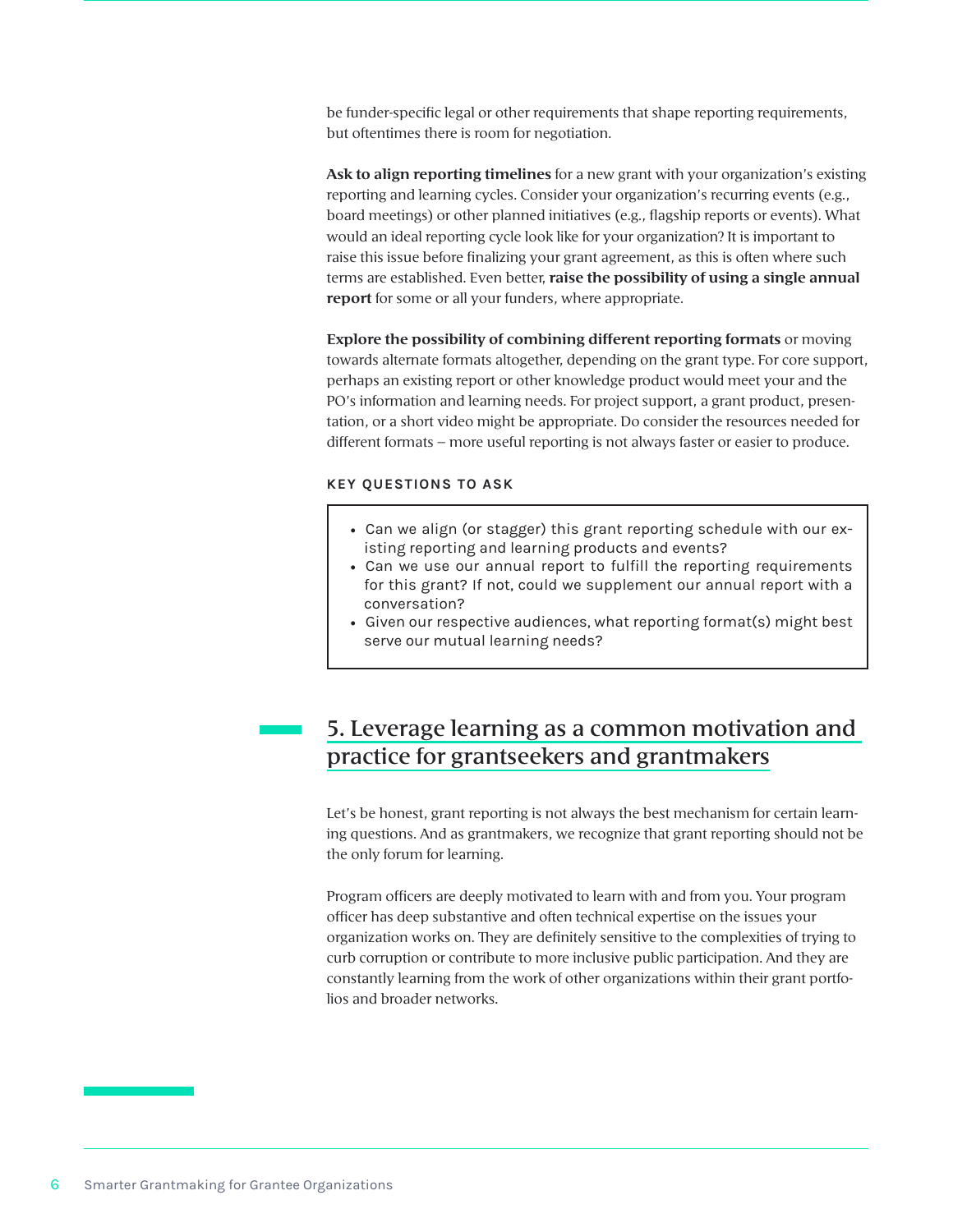**Treat your program officer as a thought partner**. Share brief updates on emerging lessons learned or thorny questions with which you may be wrestling. Chances are they share these questions and may have useful connections to peer organizations or evidence that could support these learning efforts.

#### **KEY QUESTIONS TO ASK**

- Do you have a learning agenda (if not already public), and how might we engage with the emerging evidence you are generating or using?
- Might you introduce us to another organization that has met a similar (organizational or programmatic) challenge we are currently facing?

See also Shared Interests.

## 6. Keep communication open and ongoing, especially during difficult times

**Treat your program officer as an ally who may have support to offer as your organization navigates expected or unexpected changes or challenges.**

Mutual learning and open communication with your funder sound great, until you hit a serious bump in the road. A key government ally to your data disclosure initiative was ousted from their position. An external evaluation surfaces gaps in your theory of change or action towards more responsive government behavior. You are promoting your program officer / M&E data whiz / other-amazing-staff-person, and you're not sure how you will fill their previous functions.

Call it what you will, setbacks, failures, reflections, or even successes, each of these scenarios are significant and often vulnerable moments for a program, an organization, and grantee-funder relationships.

**Find an appropriate way to communicate "big news" with your program officer**, good or bad, or other major changes that affect your organization's health or effectiveness. And don't delay! Your program officer is invested in your organization's health and success, literally. So, treat your program officer as an ally who may have support to offer as your organization navigates expected or unexpected changes or challenges.

#### **KEY QUESTIONS TO ASK**

- Can we schedule time to discuss an upcoming (staffing, programmatic, or other) change?
- What advice or other support can you offer as we plan for a leadership transition in the coming year?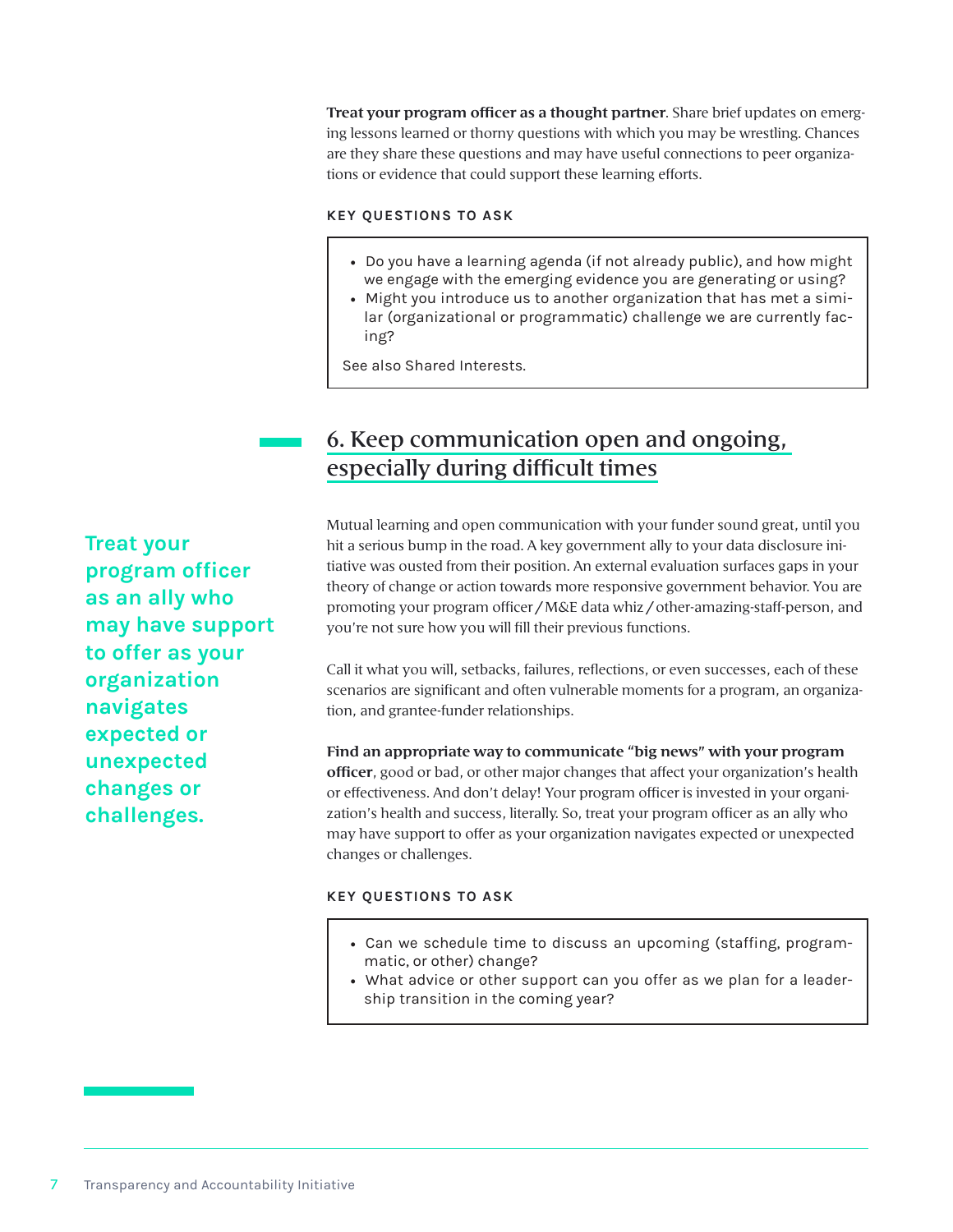## 7. Program officers are responsible to give out money, and more, so help them do this

Many funders offer project or core support and have other mechanisms to provide supplemental support – to existing grantee organizations. This can include funding or technical assistance for general organizational health and effectiveness needs, including diversity, equity, and inclusion practices; monitoring, evaluation, and learning systems; or other practices that would help you to pursue your organizational goals. Examples include Ford's [Building Institutions and Networks](https://www.fordfoundation.org/work/our-grants/building-institutions-and-networks/) initiative, Hewlett's [Organizational Effectiveness](https://hewlett.org/strategy/organizational-effectiveness/) program, portfolio support at Luminate, and the Organizational Health Fund through OSF's new Economic Justice Program.

**Don't assume that your organization is not eligible** for different types of grants or other support from the same funder. Not sure if your funder has such grantmaking tools available? Just ask! And if not possible with your current funder, your program officer may be able to connect your organization with other sources of support for these issues.

#### **KEY QUESTIONS TO ASK**

- Are we eligible for any technical or other support from your foundation or others to help us pursue our plans to diversify our staff?
- Do you offer any peer solidarity or other networking opportunities for organizations working on [similar issues, in similar geographic areas, etc.]?

See also Open Communication and Leverage Learning.